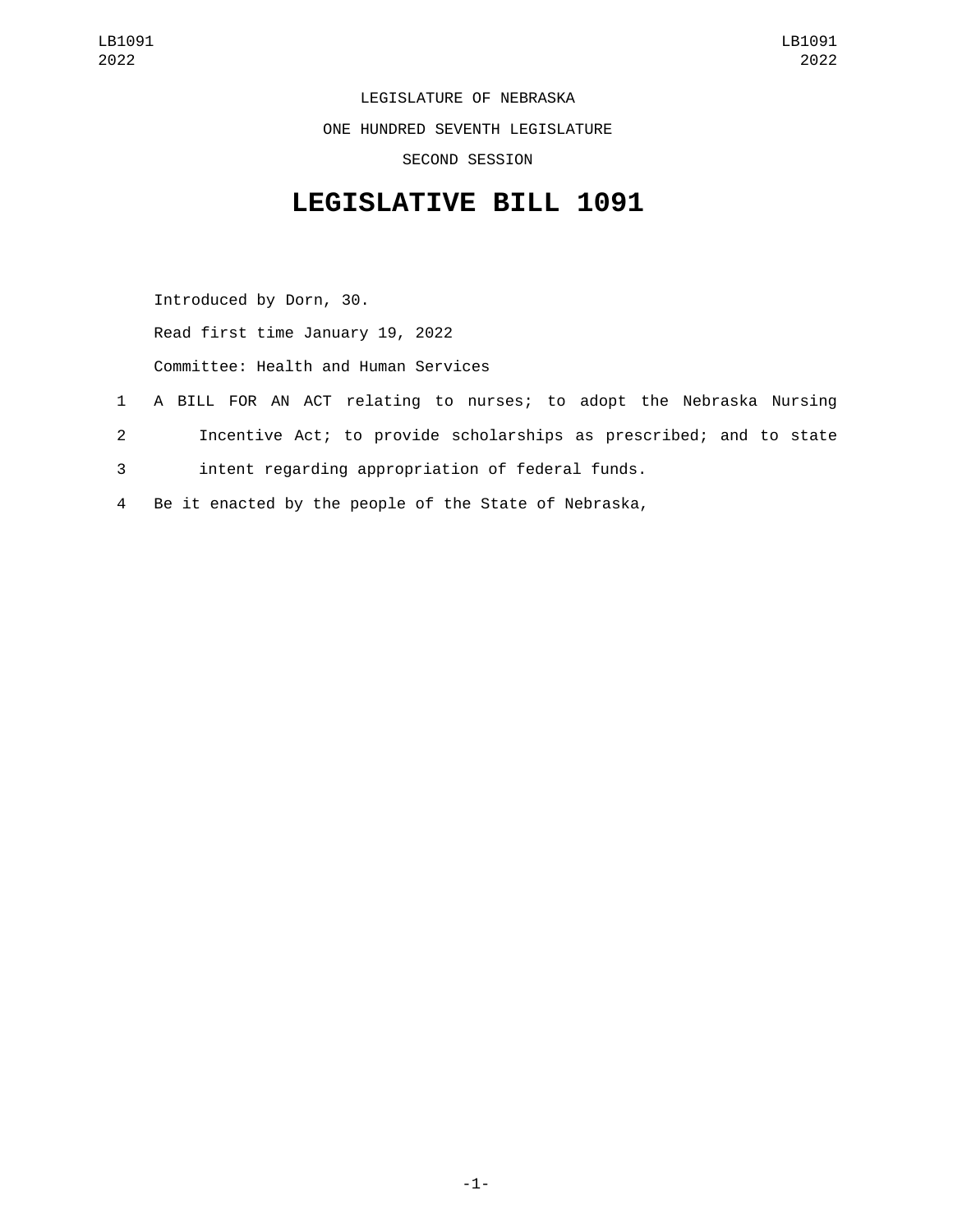| 1              | Section 1. Sections 1 to 6 of this act shall be known and may be               |
|----------------|--------------------------------------------------------------------------------|
| $\overline{2}$ | cited as the Nebraska Nursing Incentive Act.                                   |
| 3              | Sec. 2. The Legislature finds and declares that:                               |
| 4              | (1) There is a nursing shortage in Nebraska. Nebraska will                     |
| 5              | experience a shortage of more than five thousand nurses by 2025. Seventy-      |
| 6              | three of Nebraska's ninety-three counties have less than the national          |
| 7              | average ratio of registered nurses to patients. Sixty-six counties in          |
| 8              | Nebraska have been deemed medically underserved. Nine counties in              |
| 9              | Nebraska have no registered nurses, and four counties have just one            |
| 10             | registered nurse; and                                                          |
| 11             | (2) The nursing shortage affects both Nebraska's physical health and           |
| 12             | its economic health. Lack of care impedes the ability of communities           |
| 13             | throughout the state to attract and retain residents and the businesses        |
| 14             | that employ them. The issue has only become more exacerbated during the        |
| 15             | COVID-19 pandemic.                                                             |
| 16             | Sec. 3. For purposes of the Nebraska Nursing Incentive Act:                    |
| 17             | (1) Approved nursing program means a program offered by a public or            |
| 18             | private postsecondary institution in Nebraska which consists of courses        |
| 19             | of instruction in regularly scheduled classes leading only to an               |
| 20             | associate degree, diploma, or certificate in nursing; and                      |
| 21             | (2) Department means the Department of Health and Human Services.              |
| 22             | The department shall administer a scholarship program under<br>Sec. 4.         |
| 23             | the Nebraska Nursing Incentive Act and shall award scholarships to             |
| 24             | students who qualify under section 5 of this act.                              |
| 25             | To qualify for a scholarship under the Nebraska Nursing<br>Sec. 5.             |
| 26             | Incentive Act, a student shall (1) be a resident of Nebraska, (2) intend       |
| 27             | to enroll in an approved nursing program, (3) intend to practice as a          |
| 28             | licensed practical nurse or nurse aide upon completion of the approved         |
| 29             | <u>nursing program, and (4) agree in writing to work for two years in this</u> |
| 30             | state as a licensed practical nurse or nurse aid upon completion of the        |
| 31             | approved nursing program.                                                      |